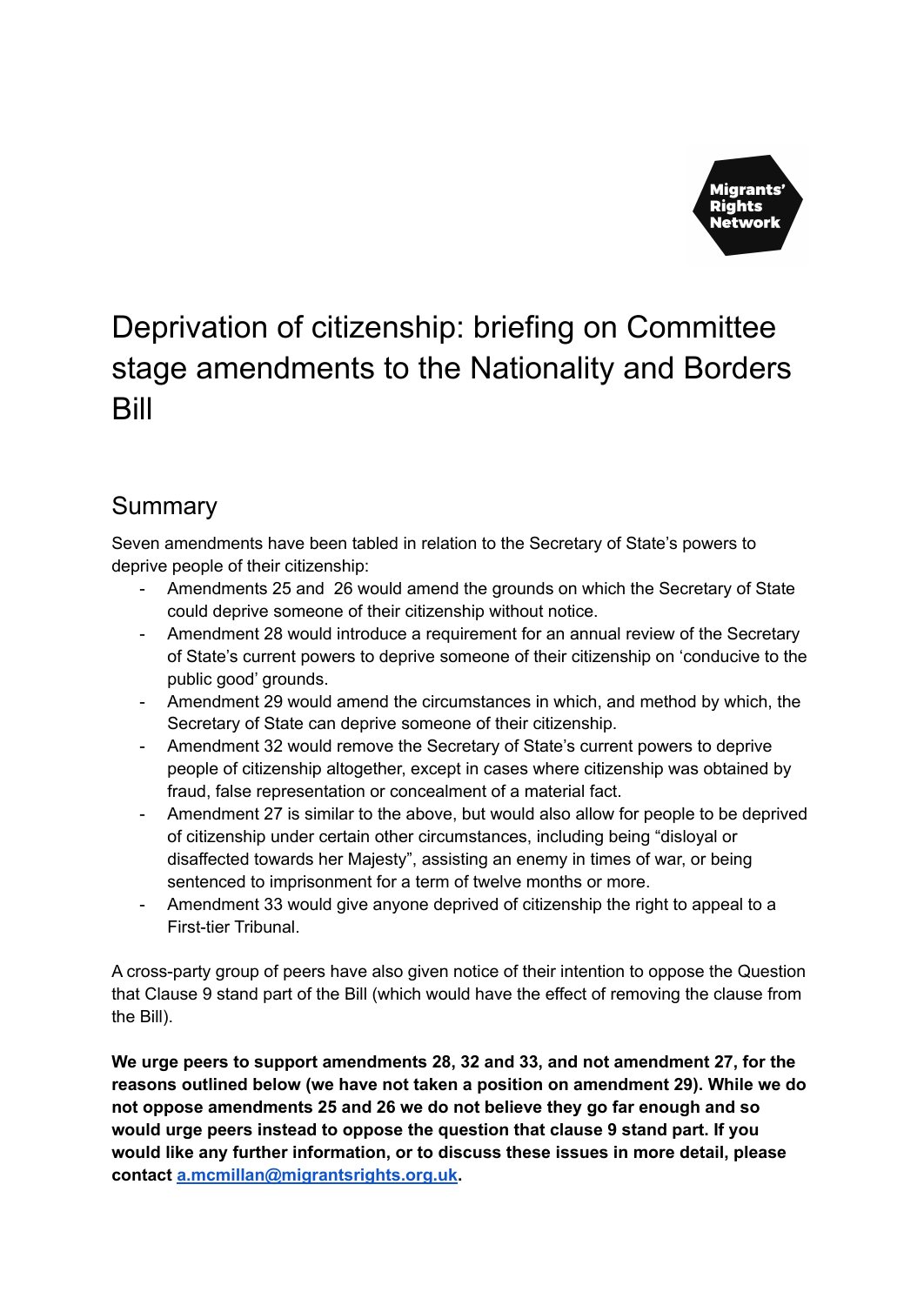# Opposing the Question that Clause 9 stand part

Lord Anderson of Ipswich, Lord Rosser, Lord Paddick and Baroness Warsi have given notice of their intention to oppose the Question that Clause 9 stand part of the Bill. This would have the effect of removing the clause from the Bill.

### Why this is important

Clause 9 would remove the requirement for the Secretary of State to notify someone when they are being deprived of their citizenship in a broad range of loosely defined circumstances, including when they do not have the information needed, when it does not appear to be in the public interest, or when it does not appear to be reasonably practicable. Depriving someone of their citizenship has monumental consequences for that individual and their family. That person is immediately deprived of all the rights associated with British citizenship and is likely to be deported from (or not allowed to return to) the UK and forced to reside in a country which they have little or no connection to and where they may be at risk of harm. In some cases, a decision to deprive someone of British citizenship may leave that person stateless.

Not being notified of such a radically life altering decision effectively removes the person's right to appeal. This undermines the fundamental principle that everyone should have the right to a fair hearing, and the opportunity to clear their name. The current notification requirements are not onerous; it can simply involve an email, or a letter to the person's last known address. Given the implications of a lack of notification, there is a good argument for notification requirements to be tightened, rather than relaxed.

Peers may wish to note the conclusions of the Constitution Committee's recent report on the Bill: "The power to remove a person's citizenship without notice is significant. It is unclear what the reach of the provision will be, how its retroactive scope might operate or how feasible it will be for affected persons to appeal a deprivation order when they have no notice of it. We have previously commented on the unacceptability of retrospective legislation other than in very exceptional circumstances and no justification has been offered in this case. The House may conclude that this clause is unacceptable and should be removed from the Bill." 1

You might want to ask the Minister:

- How they would ensure someone deprived of citizenship without notice could appeal that decision.
- How they could know enough about a person that they could be confident they should be deprived of citizenship, but not know enough about them to have any contact details for them.

<sup>1</sup> House of Lords Select Committee on the Constitution, *[Nationality](https://committees.parliament.uk/publications/8606/documents/86994/default/) and Borders Bill* (11th Report of Session 2021-22, HL Paper 149)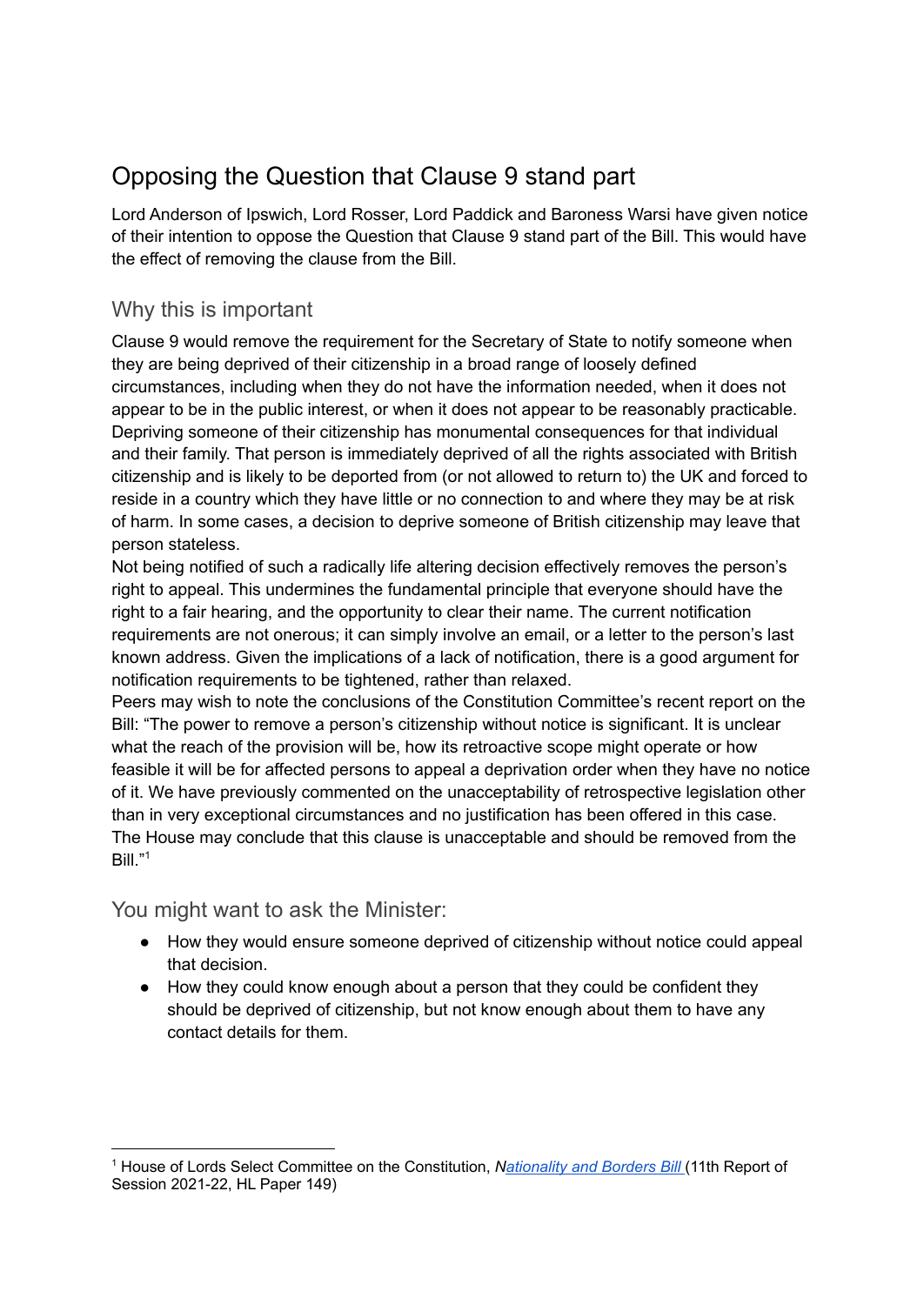## Amendments 25 and 26

These amendments, tabled by Baroness McIntosh of Pickering, would remove from the Bill some of the proposed situations in which the Secretary of State could deprive someone of their citizenship without notice. Amendment 25 would remove the text that would allow the Secretary of State not to notify someone if they do not have the information needed to notify them, or "for any other reason" they consider it not "reasonably practicable". Amendment 26 would remove the text that would allow the Secretary of State not to notify someone if it appears to them that issuing notification would not be "in the interests of the relationship between the United Kingdom and another country." If both amendments passed, the effect would be that the only circumstance that the Secretary of State would not have to notify someone would be when they considered it to be in the interests of national security or "otherwise in the public interest".

While we welcome the attempt to limit the circumstances in which the Secretary of State could deprive someone without notice, we believe that the power to do so if it "appears" to the Secretary of State to be "in the public interest" is still too broad, especially given the lack of safeguards and oversight of this extreme power. We would therefore urge peers to instead oppose the question that the clause stand part, to remove clause 9 altogether.

### Amendment 28

This amendment, tabled by Lord Anderson of Ipswich, Baroness Chakrabarti and Baroness Bennett of Manor Castle, would require the Secretary of State to arrange for an annual review of the operation of their deprivation of citizenship powers under section 40 (2) of the British Nationality Act 1981 (i.e. their power to deprive someone of citizenship when they are "satisfied that deprivation is conducive to the public good").

#### Why this is important

The Secretary of State is currently required to arrange for a review every three years, but only in relation to section 40 (4A) powers (i.e. citizenship removal resulting in statelessness). And, in fact, only one such report has ever been produced.<sup>2</sup> When asked in January last year why subsequent reviews had not been conducted, as required by the British Nationality Act 1981, the Minister replied that a suitable reviewer had not been identified.<sup>3</sup> GIven the extremely broad powers held by the Secretary of State (they are able to deprive someone of citizenship, without any oversight by a judge, Parliament, or any other body, simply on the grounds that they are "satisfied that deprivation is conducive to the public good"), it is critical that mechanisms are in place to allow that power to be scrutinised. An annual review, which the Secretary of State would be required to lay before Parliament, would be one step towards that.

Members may also wish to note that very little, if any, data is published in relation to these powers. The most up-to-date figures published by Government on the number of people

<sup>2</sup> Independent Reviewer of Terrorism Legislation, *Citizenship Removal Resulting in [Statelessness](https://assets.publishing.service.gov.uk/government/uploads/system/uploads/attachment_data/file/518120/David_Anderson_QC_-_CITIZENSHIP_REMOVAL__web_.pdf)* (April 2016)

<sup>&</sup>lt;sup>3</sup> UIN [139994](https://questions-statements.parliament.uk/written-questions/detail/2021-01-19/139994/)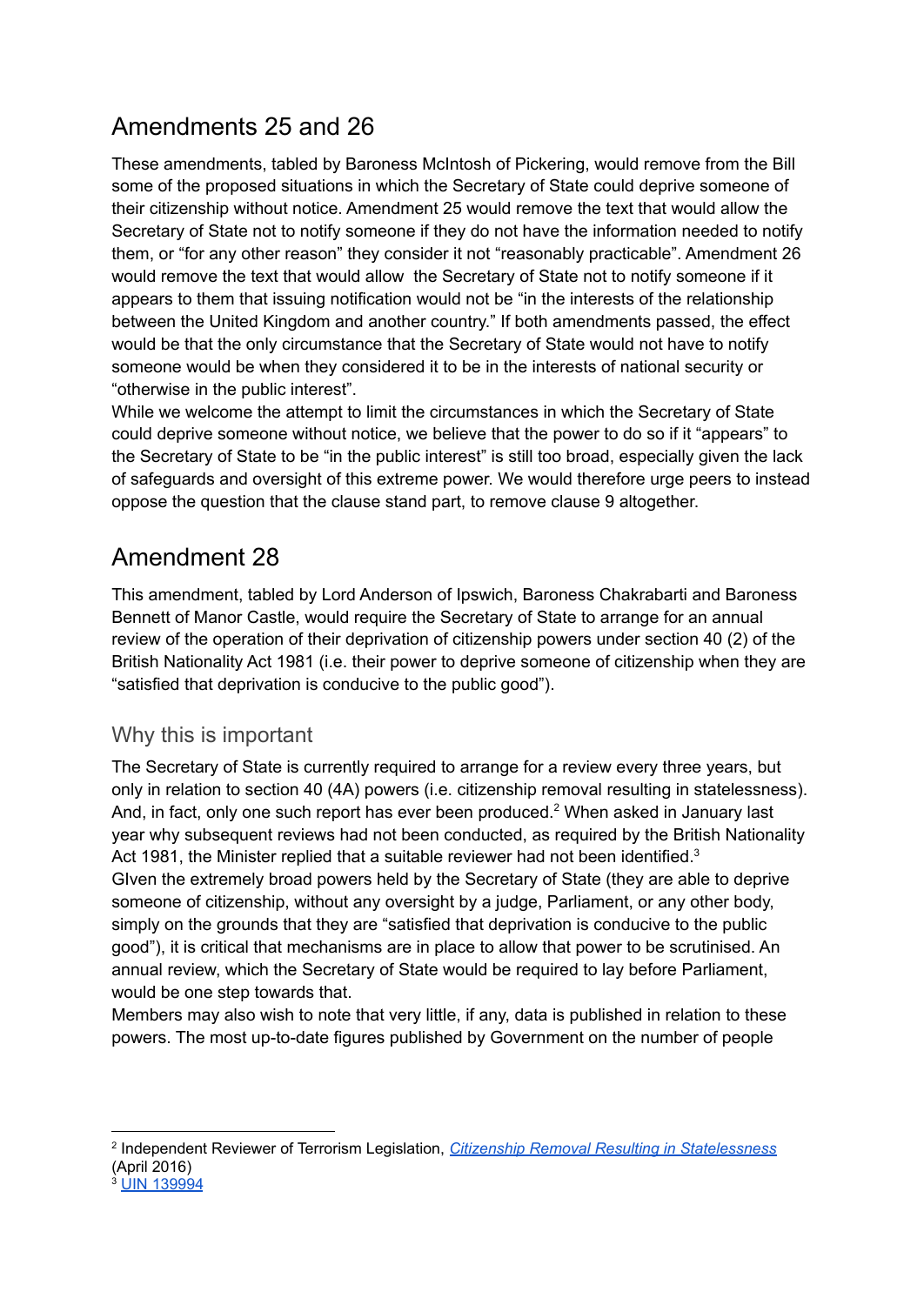deprived of citizenship date back to 2018, <sup>4</sup> and parliamentary questions and FOIs to obtain more recent figures have been declined. No data at all is available to enable Parliamentarians to scrutinise the reasons why people are deprived of citizenship, or whether these powers are disproportionately affecting people with particular protected characteristics.

You might want to ask the Minister:

- Why they have not met their current legal requirements for their section 40 (4A) powers to be reviewed every three years.
- Whether they know how many people they have deprived of citizenship since 2018 and, if so, whether they will tell you.
- What consideration they have given to Parliament's ability to scrutinise their use of deprivation of citizenship powers and whether, for example, they would welcome a post-legislative scrutiny committee inquiry on the issue (even if some of the material considered by such a committee could not be made public).

### Amendment 29

This amendment, tabled by Lord Paddick and Baroness Hamwee, would substantially alter the Secretary of State's current deprivation of citizenship powers. It would remove the current, very broad, power to deprive someone on "conducive to the public good" grounds, and require instead for it to be considered necessary on national security grounds. It would also require any deprivation order to be approved by a court (rather than be left solely to the Secretary of State). It would prohibit deprivation in cases where the person holds British citizenship by birth or where deprivation would affect the best interests of a child. And it would amend the current requirement for a three-yearly review of section 40 (4A) powers (i.e. citizenship removal resulting in statelessness) so that these reviews have to be conducted annually.

We welcome the attempt to put safeguards in place to limit the Secretary of State's power to unilaterally deprive someone of citizenship, and to better define the circumstances under which someone can be deprived. If this amendment were to succeed, much would depend on how it operated in practice: how "necessary in the interests of national security" would be determined, for example, and how the court proceedings would work (if cases were considered by the Special Immigration Appeals Commission, for example, with evidence heard in secret, what safeguards would be in place to allow individuals to contest the evidence?). We have not, therefore, taken a position on this amendment, but would be very open to working with peers to explore these issues further.

# Amendment 32

This amendment, tabled by Baroness Bennett of Manor Castle and Baroness Chakrabarti, would repeal all the Secretary of State's current deprivation of citizenship powers, except in

<sup>4</sup> HM Government, *[Transparency](https://assets.publishing.service.gov.uk/government/uploads/system/uploads/attachment_data/file/919625/CCS0320317274-001_HM_Government_Transparency_Report_Web_Accessible.pdfhttps://assets.publishing.service.gov.uk/government/uploads/system/uploads/attachment_data/file/919625/CCS0320317274-001_HM_Government_Transparency_Report_Web_Accessible.pdf) Report: Disruptive Powers 2018/19* (March 2020) [more up-to-date figures are [available](https://www.gov.uk/government/publications/immigration-protection-data-february-2021) for deprivation on the grounds of fraud, but not for those deprived on 'public good' grounds]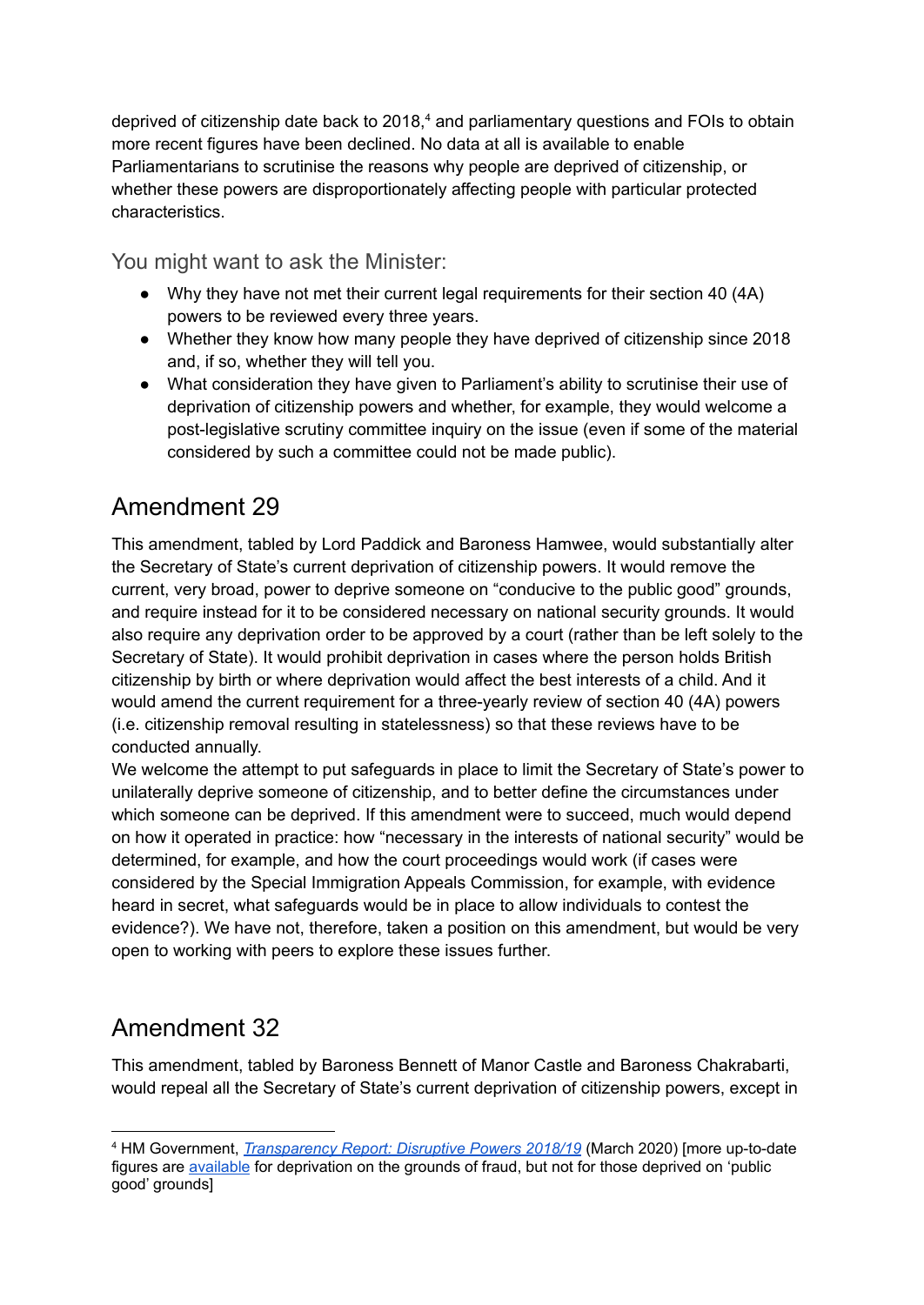situations where a person's "registration or naturalisation was obtained by means of (a) fraud, (b) false representation or (c) concealment of a material fact."

#### Why this is important

As outlined above, depriving someone of their citizenship has life-changing, usually devastating, consequences.It also raises fundamental questions about what it means to be a citizen: whether it is a right or a privilege that only some are entitled to; who has the right to confer it and take it away; whether some people are more British than others. Because the ability to exercise this power largely relies on the person being able to live in another country, it effectively creates two-tiers of citizenship: those whose citizenship is secure (because they have no connection to any other country) and those for whom it may be removed (because of some connection to another country, however slight or historic). The latter category disproportionately affects people of colour. Peers will note that these two-tiers of citizenship have no relationship with a person's conduct or any criminal offence they might commit: it is our heritage, rather than our behaviour, that increases our risk of being deprived of citizenship.

As noted in the joint opinion produced by Raza Husain QC and others on behalf of the Good Law Project,<sup>5</sup> the Government's current powers "were historically tightly circumscribed", but have been significantly expanded over the last 20 years. The document explains "that it is no longer necessary to demonstrate that someone is a "terrorist or a traitor" before stripping them of British citizenship; it can be simply that the Secretary of State is satisfied that deprivation is conducive to the public good. In practice, this means that the Government can deprive someone of one of their most critical and fundamental rights, in situations where a criminal offence has not, and could not, be proven. We believe that everyone has an equal right to justice: if someone has broken the law, the evidence should be gathered and presented and the person given the right to defend themselves. If found guilty, the person should serve the appropriate sentence, as set out in legislation approved democratically by Parliament. It should not be possible for a Government Minister to circumnavigate this process, and unilaterally serve an alternative (and invariably far harsher) sentence on some groups of people, through deprivation of citizenship. If the Government believes that the sentence for specific offences should be deprivation of citizenship, that should be debated in Parliament and, if democratically agreed, enacted in law, to ensure everyone who commits that particular offence is treated equally.

#### You might want to ask the Minister:

- In the last five years, how many people have they deprived of citizenship on grounds that would not meet the evidential threshold for a criminal conviction?
- Does the Government believe that people who are quilty of certain criminal offences should be deprived of citizenship and, if so, what plans do they have to amend the relevant legislation to ensure that anyone who commits that particular offence receives that particular sentence, regardless of national heritage?
- Does the Government believe that some people who are not guilty of any criminal offence should still be deprived of citizenship? If so, on what grounds? If not, why does the Government not allow the courts to determine if someone is guilty of a particular criminal offence, as part of the deprivation of citizenship process? And why

<sup>5</sup> Good Law Project, ['Nationality](https://goodlawproject.org/news/nationality-borders-bill-clause-9/) and Borders Bill: we asked the experts'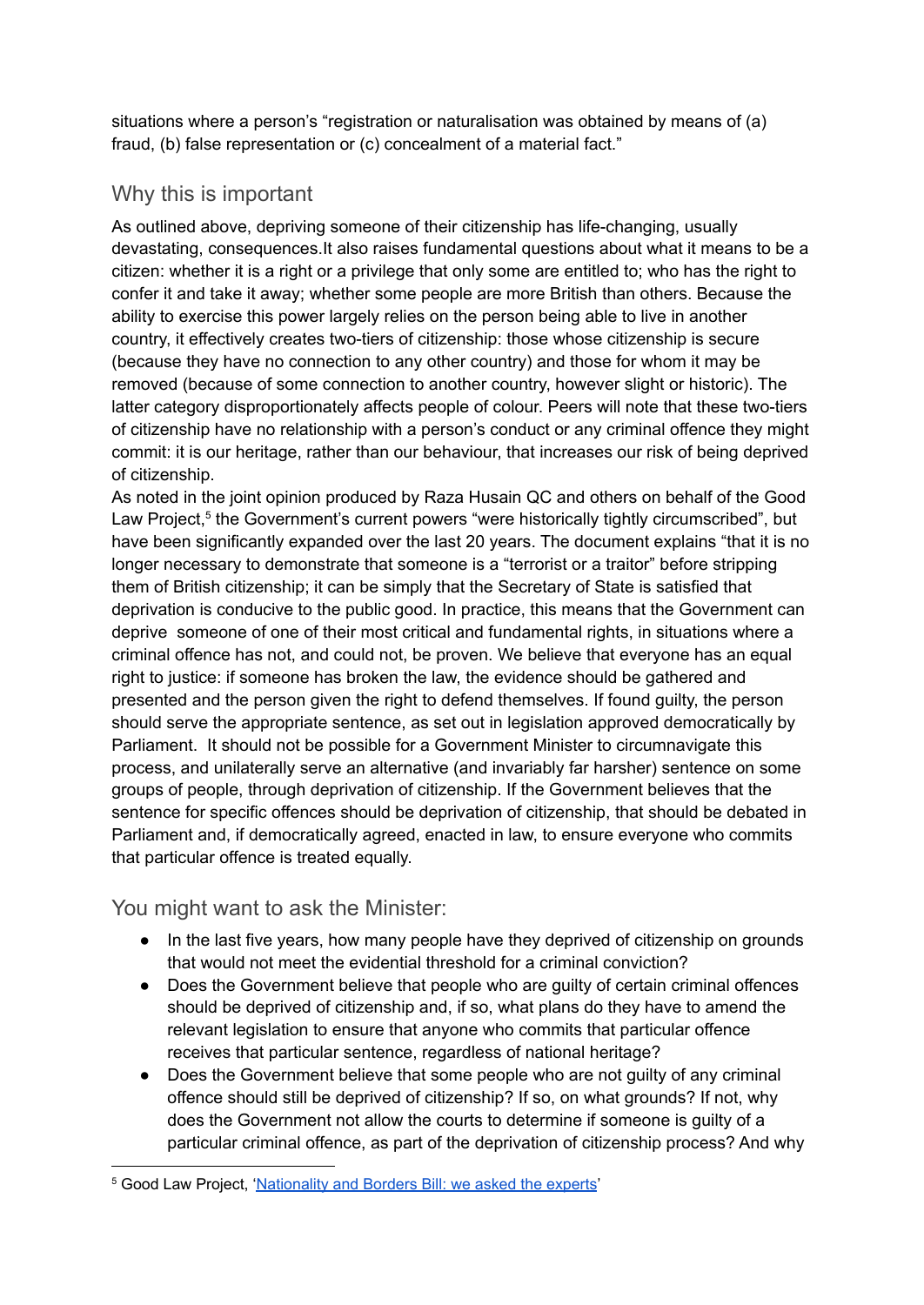do their guidelines allow for deprivation on the grounds of "unacceptable behaviour" 6 (can they provide examples of non-criminal behaviour that they have deemed unacceptable and resulted in deprivation of citizenship?)?

- Whether they will provide figures on the number of people deprived of citizenship broken down by ethnicity.
- In the last five years, how many people have been made stateless as a result of a deprivation of citizenship order? How do they ensure that those who they believe are able to become a national of another country are subsequently able to do so, and not left stateless?<sup>7</sup>

### Amendment 27

This amendment, tabled by Lord Moylan, Baroness Fox of Buckley, Baroness Mobarik and Baroness Warsi, would remove clause 9 from the Bill, and would also limit the Secretary of State's current deprivation of citizenship powers to certain specific situations:

- where that citizenship was obtained by fraud, false representation or the concealment of any material fact;
- where the individual "has shown himself by act or speech to be disloyal or disaffected towards Her Majesty";
- where, in times of war, the individual has assisted the enemy; or
- where the individual "has, within the period of five years from the relevant date, been sentenced in any country to imprisonment for a term of not less than twelve months."

The amendment also stipulates that these powers cannot be used if it appears to the Secretary of State that it would result in statelessness.

#### Why we oppose this amendment

While we would welcome clause 9 being removed from the Bill, and the attempt to limit the Secretary of State's current powers, we cannot support the amendment as drafted. Firstly, it retains the problematic, and unjust, status quo described above where those who have no citizenship other than the British are subject to one set of rules and punishments, and those who potentially could have another nationality are subject to another. This notion of two-tier citizenship is underlined by the offences listed in this clause (the wording could be seen to suggest that there is reason to suspect that those with particular national heritages are more likely to be disloyal to the monarchy or assist an enemy in war than others). Secondly, this amendment actually expands the Secretary of State's current powers to include anyone who has been "sentenced in any country to imprisonment for a term of not less than twelve months." Peers may wish to consider that there are many countries in which anyone 'convicted' of homosexuality would receive a longer sentence than this, for example, and that there are still many countries where political interference and corruption in criminal cases is a significant concern, let alone people's ability to access legal advice.

<sup>6</sup> UK Visas and Immigration, *[Deprivation](https://assets.publishing.service.gov.uk/government/uploads/system/uploads/attachment_data/file/631643/deprivation-nullity-Chapter-55.pdf) and Nullity of British citizenship* (July 2017)

 $<sup>7</sup>$  The current legislation includes the provision for the Secretary of State to deprive someone of</sup> citizenship even if the person would be left stateless, "if the citizenship results from the person's naturalisation, the Secretary of State is satisfied that the deprivation is conducive to the public good…and has reasonable grounds for believing that the person is able, under the law of a country or territory outside the United Kingdom, to become a national of such a country or territory" (British Nationality Act 1981, 40(4a)).